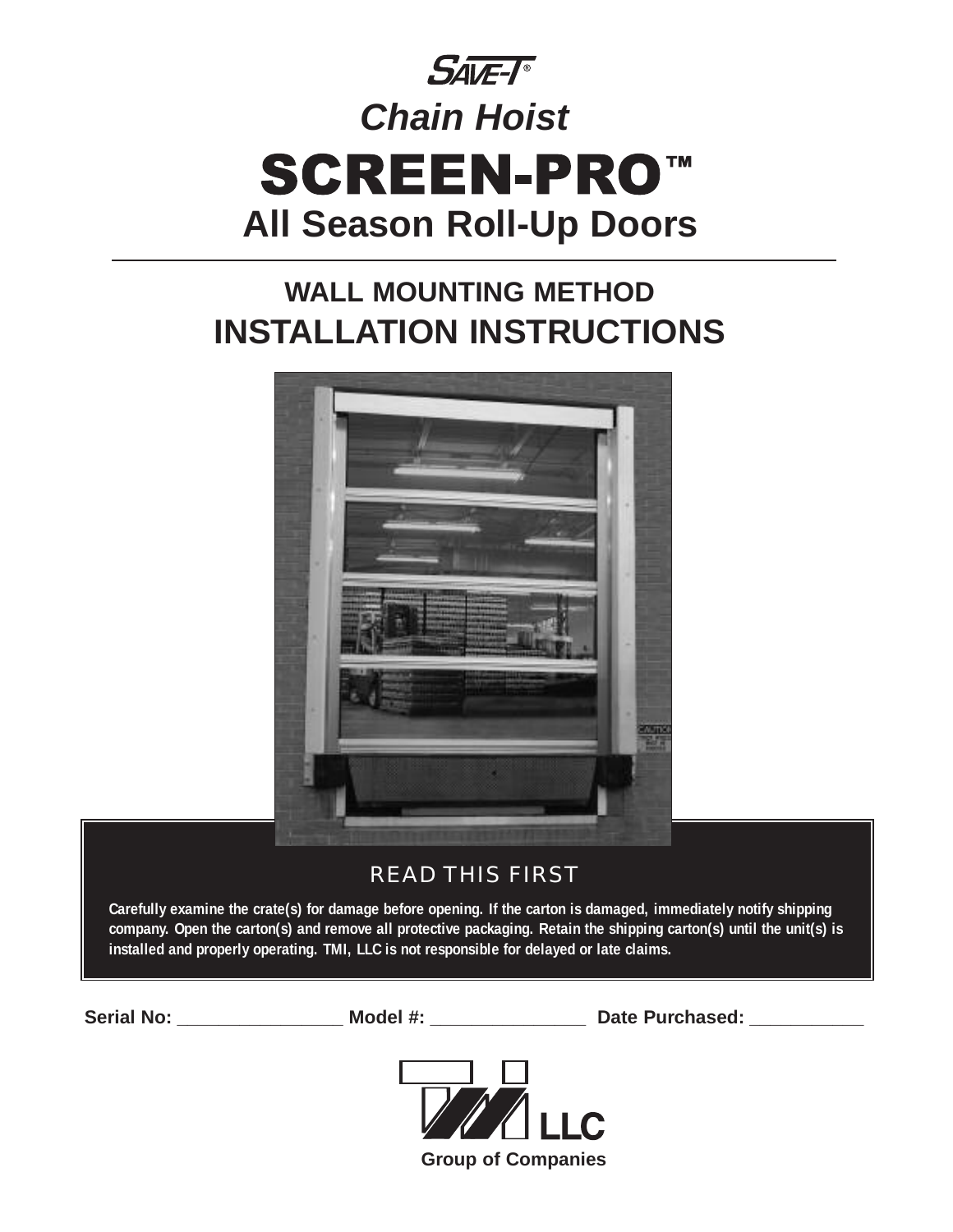# **To Reduce the Risk of Fire, Electrical Shock, or Injury, Observe the Following: Warning**

- Use this unit only in the manner intended by the manufacturer. If you have any questions, contact the manufacturer.
- Installation work must be done by a qualified person(s) in accordance with all applicable codes and standards.
- When cutting or drilling into wall or ceiling, do not damage electrical wiring and other hidden utilities.
- All electrical work should be performed in accordance with local and state building codes. If you are in doubt of proper wiring installation, we recommend acquiring the services of a certified electrician.

# **Read and Save These Instructions**

### **Please read the "READ THIS FIRST" note on the front cover of this manual before proceeding.**

### **IMPORTANT NOTE**

If the Screen-Pro was ordered with optional electrical components and accessories (door switch, control panels, mounting brackets, etc), the accessories may be found in an additional box. Check all of the boxes before disposing

# **TYPES OF DOORS**



There are a variety of doors used at both industrial and commercial facilities. Each has its specific opening/closing mechanism. This Screen-Pro unit has been shipped with hardware to accommodate a Wall Mounting Method. The Guide Tracks should be mounted flush against the wall.

## **SCREEN-PRO COMPONENTS**



### **REQUIRED TOOLS**

It is recommended that two people install the door together.

The following tools will be needed for installation:

- **•** Carpenter's Level (Min. 4' Length)
- **•** Carpenter's Square
- **•** Hammer Drill
- **•** Masonry Drill Bit
- (For 3/ 8" Diameter Anchors)
- **•** 3/ 8" Diameter and Various Wall Anchors
- **•** Assorted Shim Stock
- **•** Socket and Wrench Set
- **•** Hand Tools
- **•** Four Bar Clamps (36" Long)
- **•** Two Ladders
- **•** Forklift (Supplied by
- Dealer or Customer)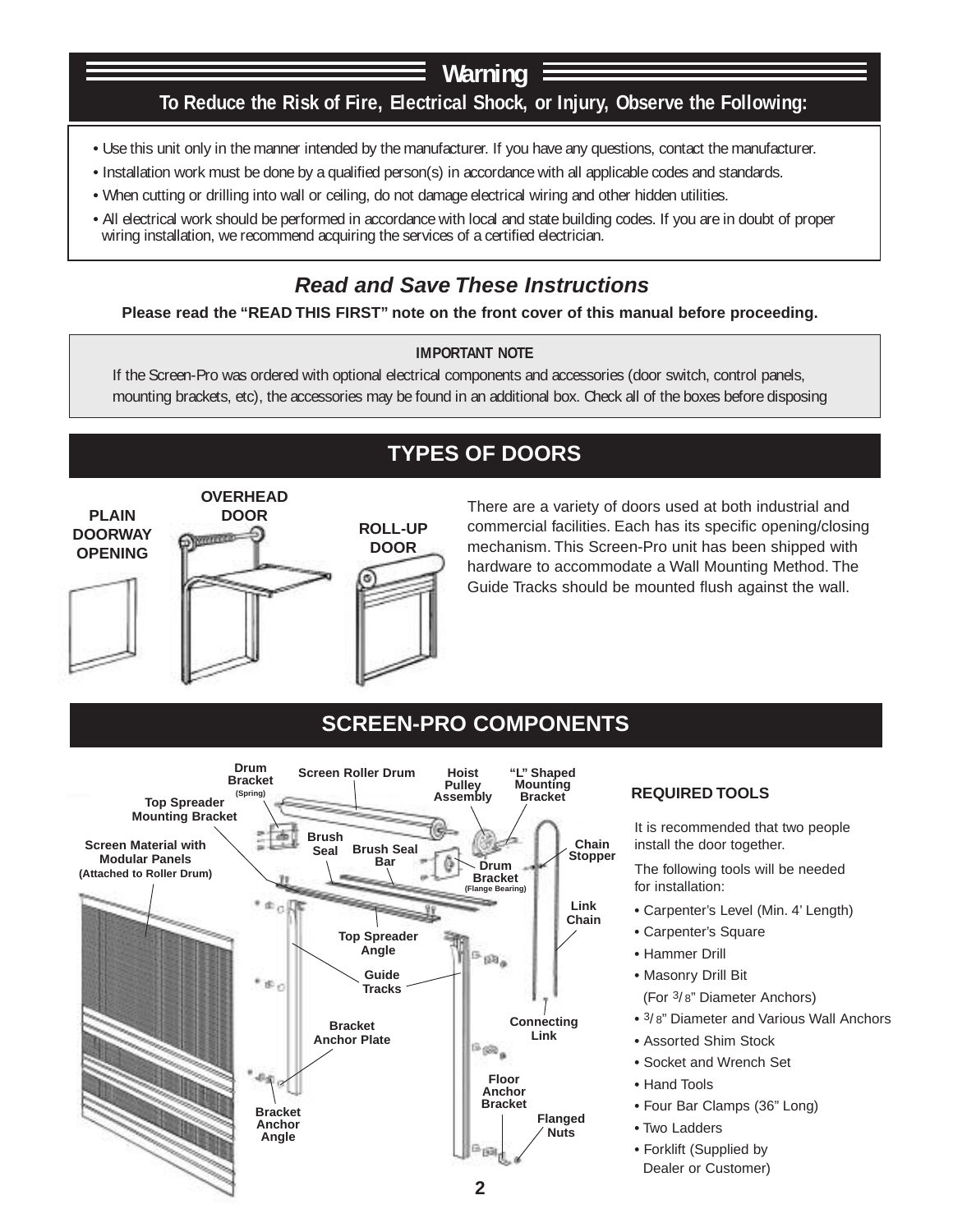

### **ST** 'EP 3

Slide the Bracket Anchor Plates into the guide channel that is on the outside edge of the Track Guides. There are 6 Anchor Plates, 3 for each side on a 10' high door.

# **Bracket Anchor Plates (3 to a side for 10'x 10' doors or smaller)**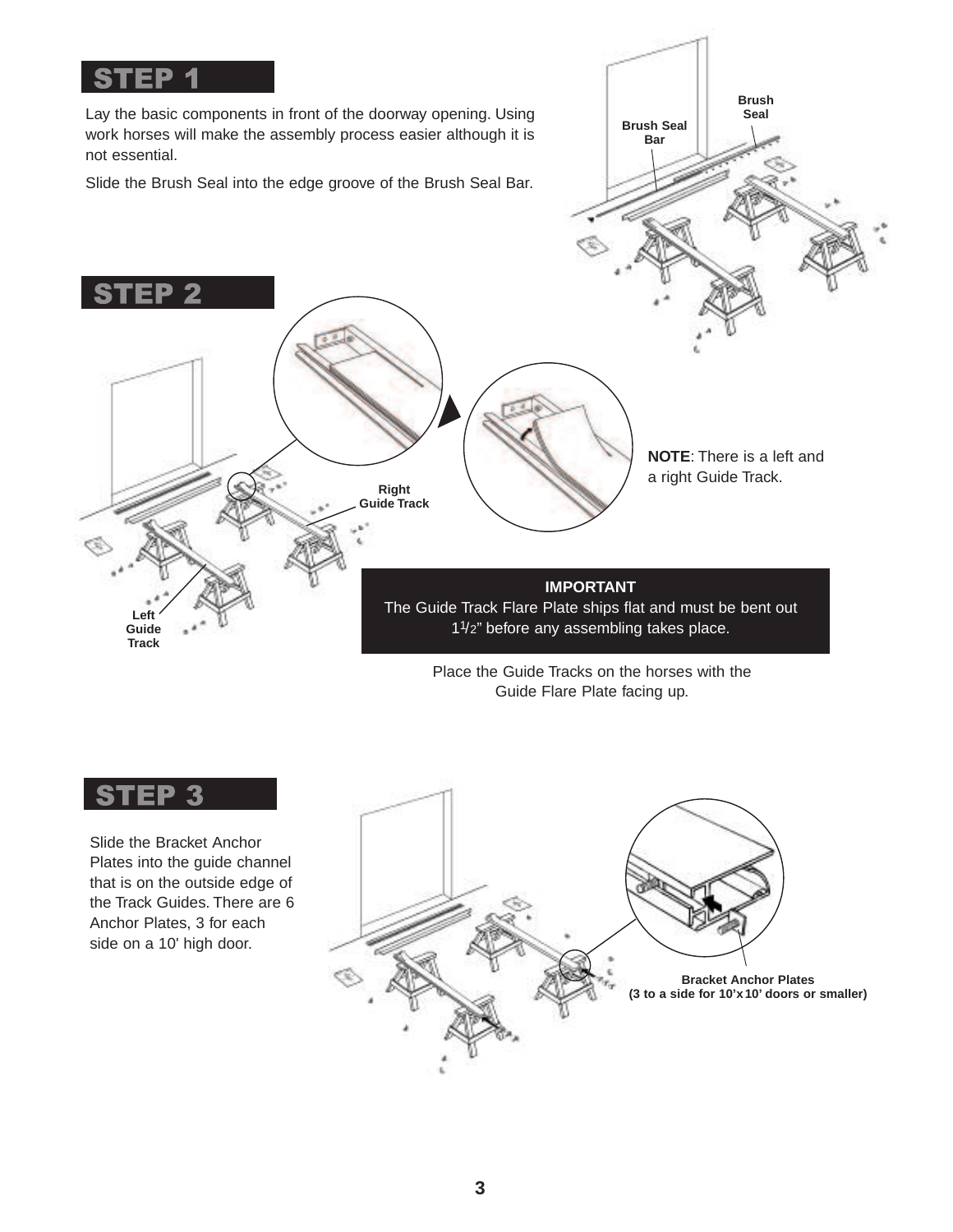# STEP 4

Place a Bracket Anchor Angle on each Bracket Anchor Plate. The top Angle should be 8'' down from the top of the Guide Track The bottom Angle should be 1/4'' from the bottom of the Track. Also, place the Floor Anchor Angle on the bottom Bracket Anchor Plate. The remaining two Angles should be evenly placed between the top and bottom Angles.

**NOTE**: The oval hole on each Angle should go over the threaded stud.

Place a Flange Nut on each Anchor Plate and hand tighten. Use a square to make sure that each Anchor Angle is perpendicular to the Guide Track and flush with the Wall Edge. Also, the bottom of the Floor Anchor Angle is flush with the bottom of the Track. Finally tighten each Flange Nut with a wrench.



Attach the Top Spreader Angle to the top of the Guide Track using the Spreader Mounting Bracket. Make sure the back of the Spreader Angle is facing down and toward the wall.

Use 2 bolts and flange nuts on each side to secure all the components.

Place the 2'' Brush Seal Bar on top of the Spreader Bracket and center it. The brush bristles should be facing in and down towards the screen barrel. Mark each mounting hole on the Spreader Bracket. Remove the bar and drill small holes.

Replace the bar and secure it with Self-Tapping Sheet Metal Screws.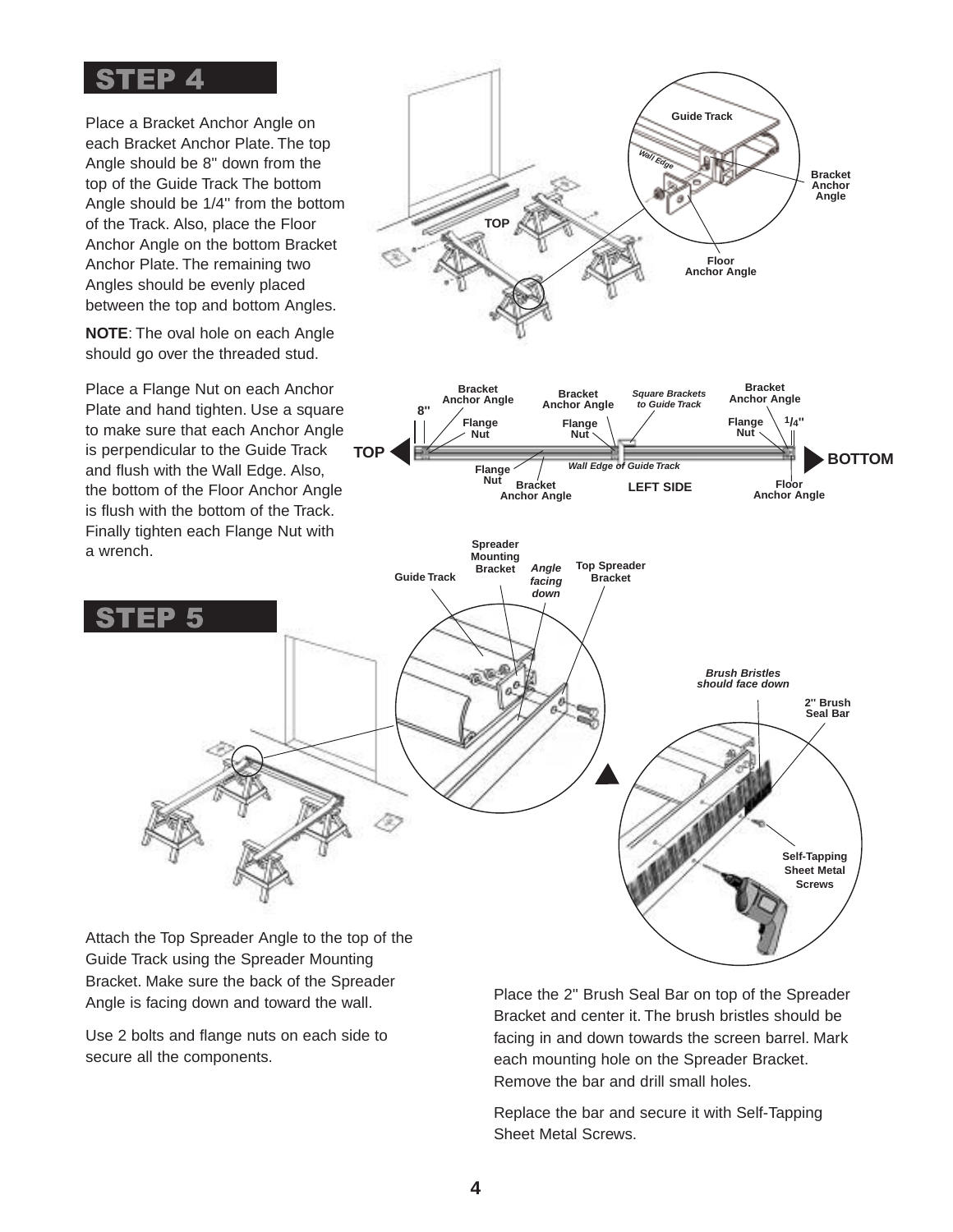

Attach just the left Drum Mounting Plate to the top of the Guide Track using 5/16'' x 1-1/4'' bolts with flange nuts. The Mounting Plate Flange should face inward toward the center of the unit.







Using a helper, swing the assembly into place and center it on the doorway opening. The bottom of the Guide Tracks should be on the floor and the Bracket Anchor Angles should be flush against the wall. Make sure that each Guide Track is plumb. Mark each of the holes including the Floor Anchor Brackets.

Remove the assembly and drill the holes. If the wall is concrete or cement block, a wall anchor (not included) will be necessary.





Then replace the assembly and secure it to the wall using lag screws.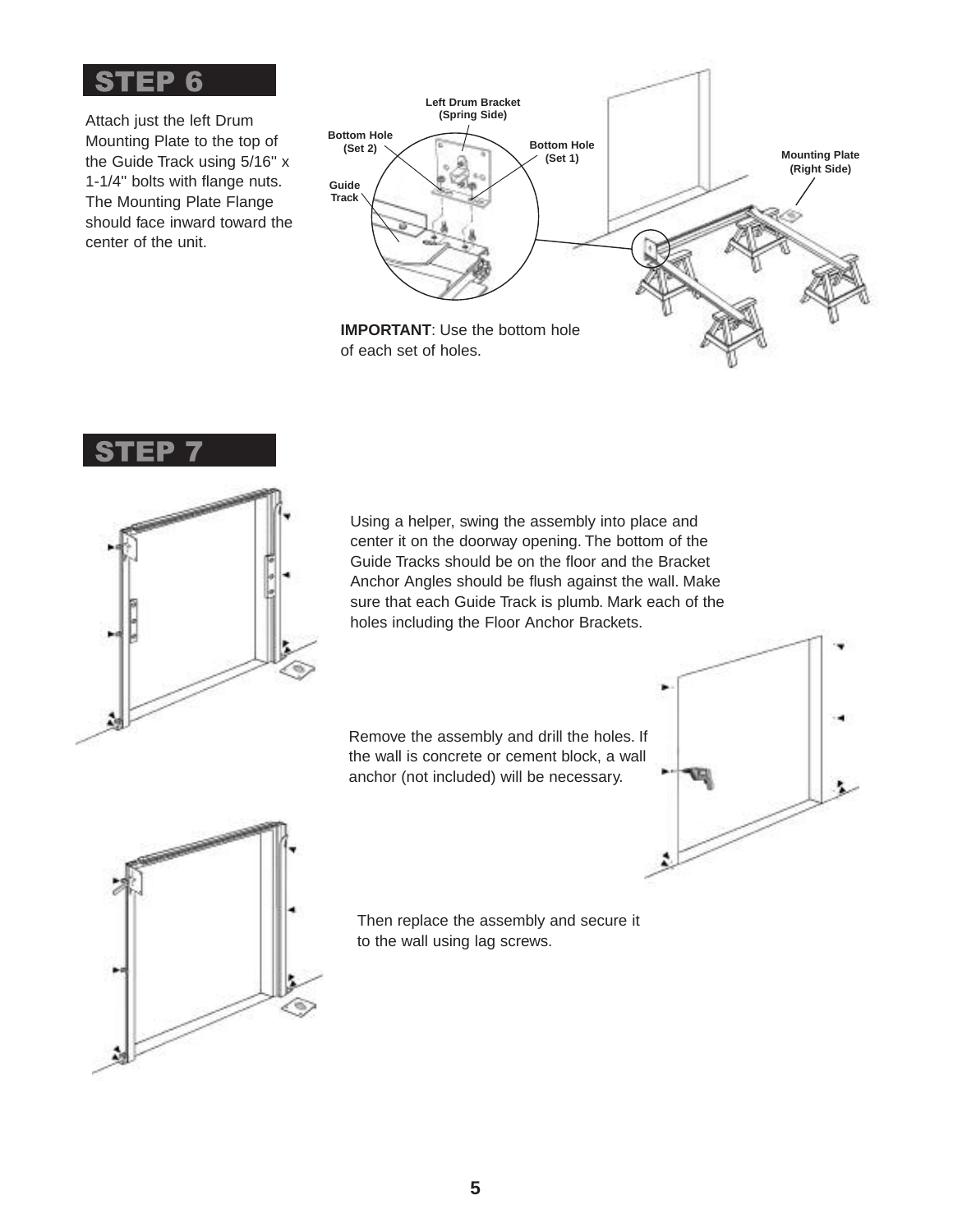### STEP 8

WARNING The spring tension for the Roller Tube is pre-set at the factory and is shipped with the Lock Plate in place. DO NOT remove the Spring Locking Plate until the assembly process is completed. Also DO NOT remove the Roll Ties until the Roll Tube is secured to both End Plates.

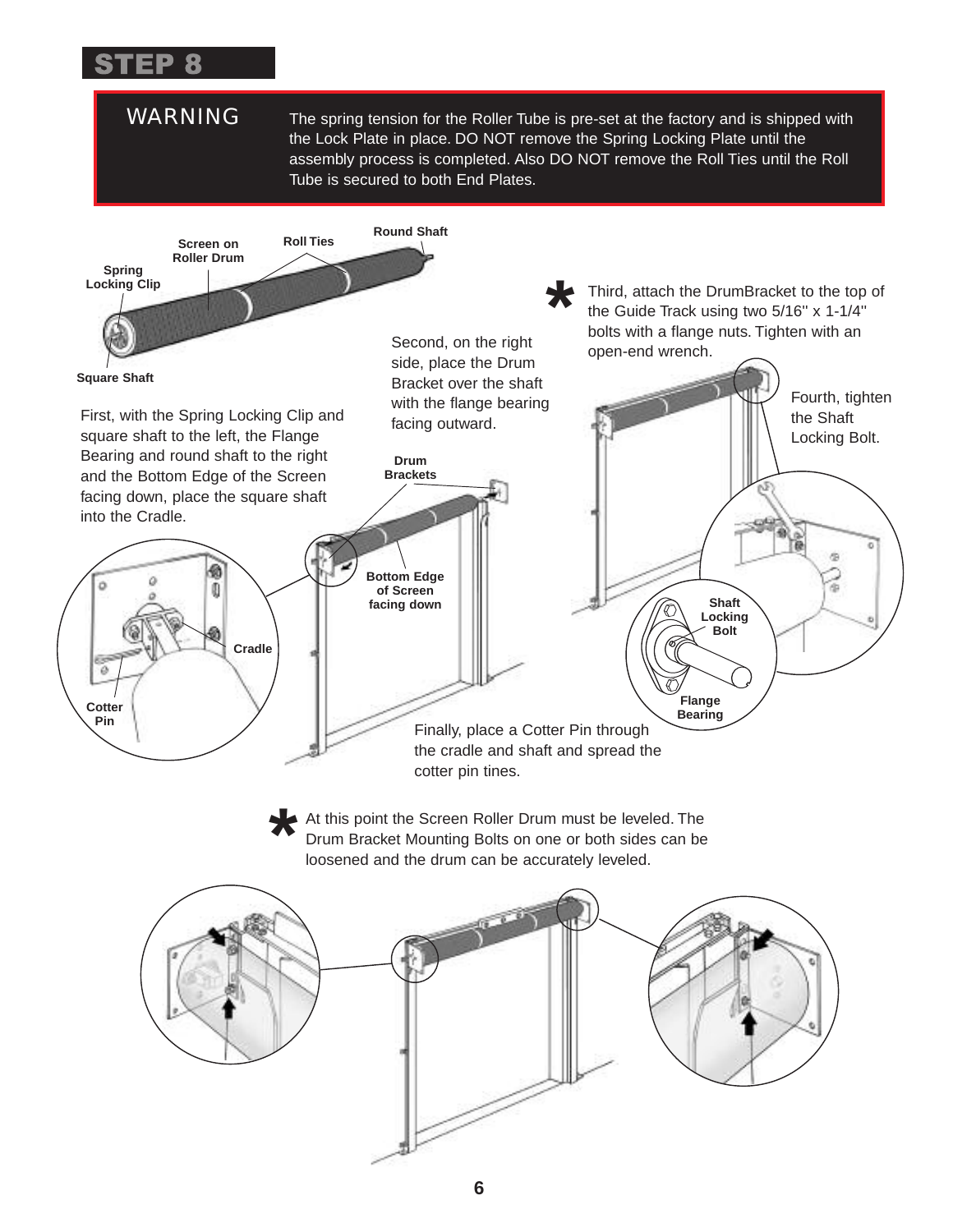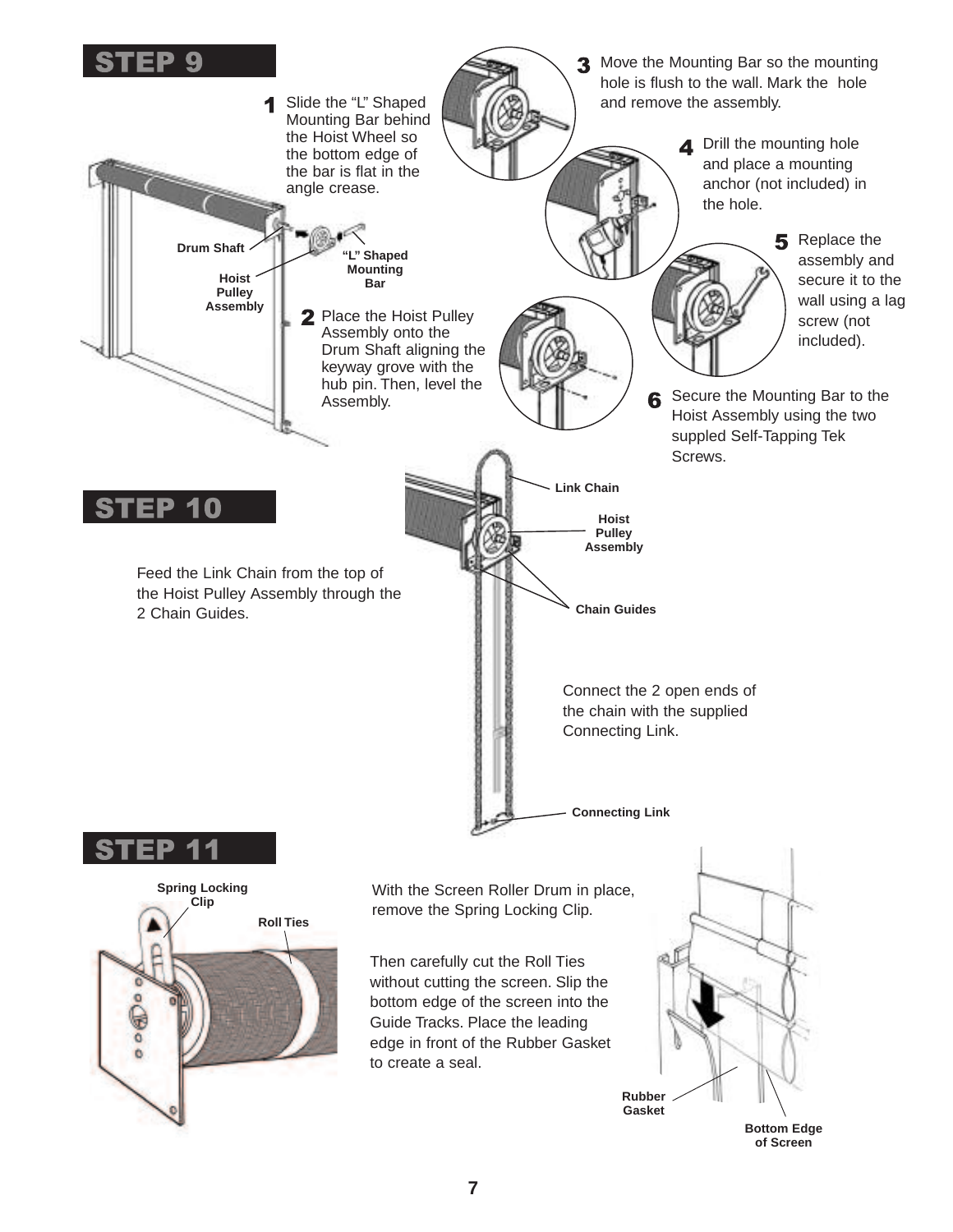